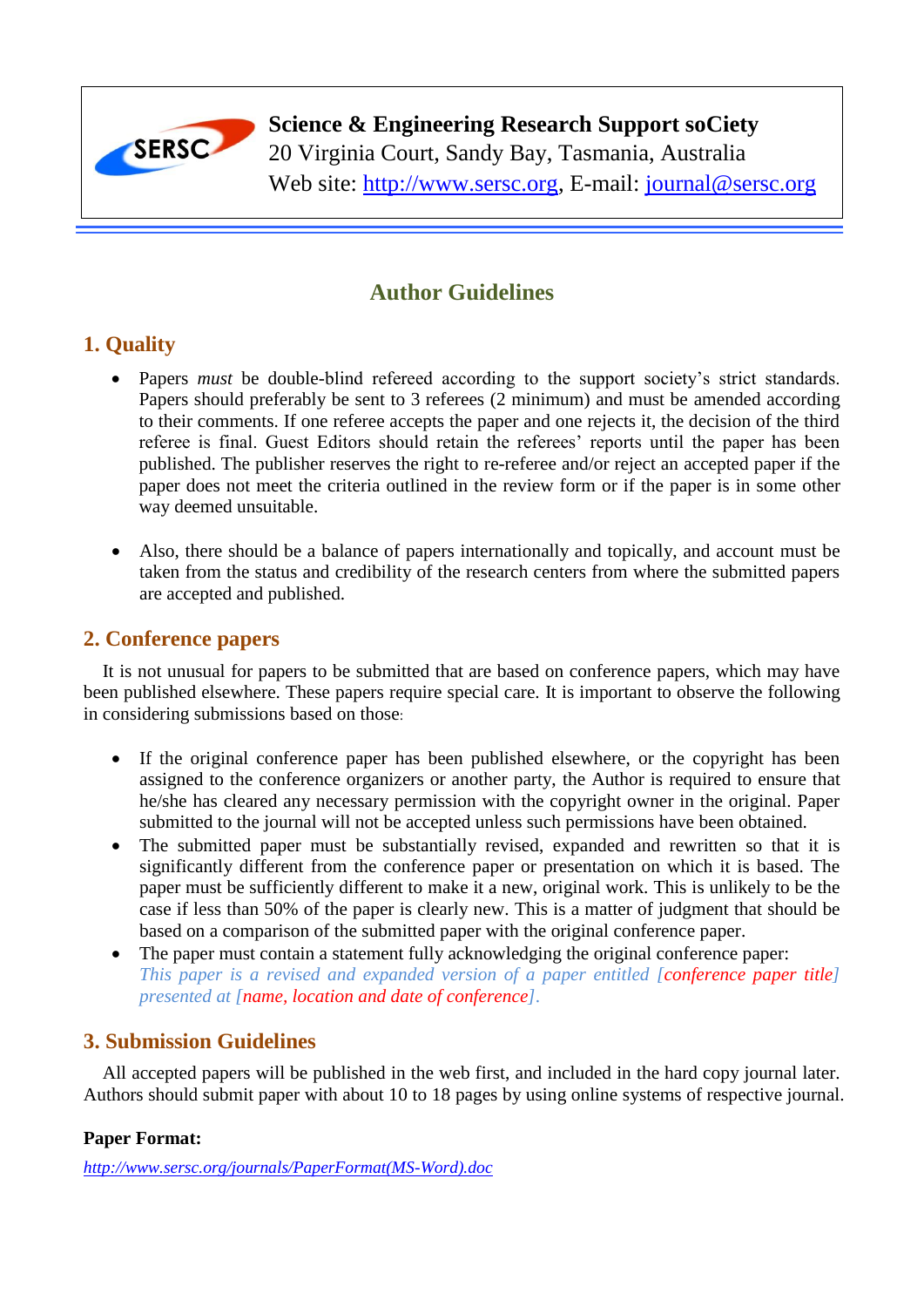- Two-Three (2-3) months for invited authors to submit the first draft of their papers;
- Minimum of one (1) month for the refereeing process and to inform the authors of the outcome of the refereeing process and of any changes requested by the referees.
- One (1) month for authors to resubmit the final manuscript of their papers after incorporating any changes requested by the referees.

## **4. Review Process**

#### **A. Initial Screening**

All submitted and invited papers should go through an *initial screening process* to screen papers which are not suitable or has have different focus, papers which are marginal, weak papers, etc. Only relevant and of high quality papers should be processed and sent to referees (we do not want to waste the time of the referees by sending poor or marginal papers to them). Send every paper which passes the initial screening process to be refereed by three experts.

#### **B. Refereeing Process:**

- If two referees accept the paper, the paper is then considered for selection. However, if they accept the paper BUT the paper only scored marginal or just acceptable for Originality, Quality, Relevance, Presentation and Recommendation then the paper is not up to the standard of the journal and the editor should reject it.
- If two referees reject the paper, the paper is rejected and the authors are informed.
- If two referees disagree, then the third referee's decision is final. Editor-in-Chief may reject papers which have been rejected by referees but cannot send acceptance letters to authors until the selected papers for the special issue and their refereeing reports have all been reviewed by the Editor-in-Chief.

### **5. Publication Process**

The Publisher reserves the right to make a final review, i.e. final acceptance of the papers is subject to this final review process which is a part of the publisher's quality assurance process before publication.

The final manuscript of each selected paper should include:

- Title of the paper, names of authors, their affiliations, complete addresses and e mail addresses.
- The name, address, email address and fax number of the corresponding author to whom the proof of the typeset paper should go to for checking.
- A brief abstract.
- Keywords.
- Brief biographical notes about authors.
- High quality and high resolution figures suitable for printing high quality figures in black and white.
- Each paper must have the SERSCAuthor Agreement (Copyright form) completed by the author. If a paper has more than one author, each author must sign a Copyright form of their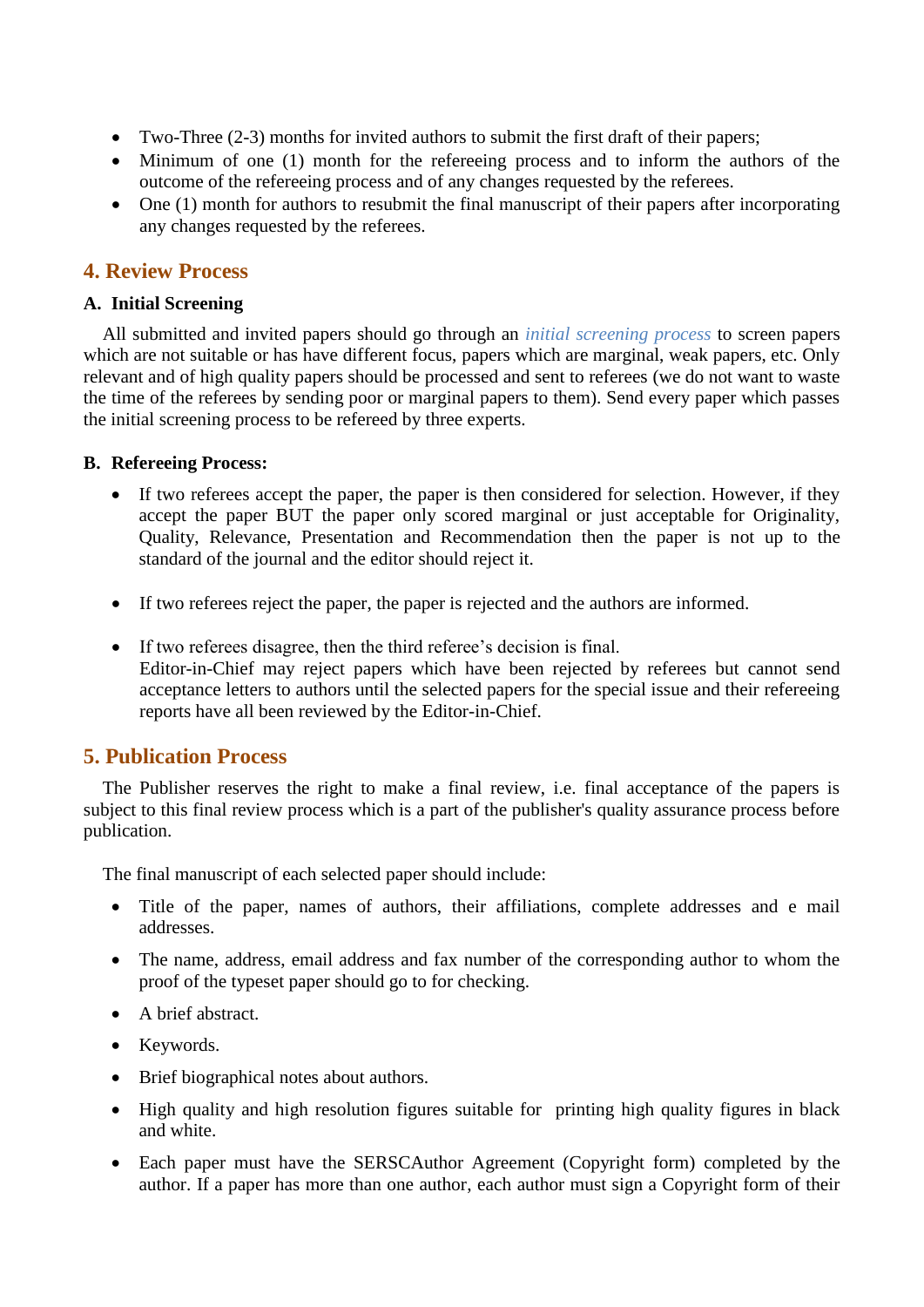own. It is not acceptable for one author to sign on behalf of all authors. As stated above, papers will not be processed unless a signed Copyright form from each author is attached to it.

If papers have been refereed and accepted and sent for typesetting, the authors have to abide by what they have written; no further changes are acceptable in:

- Author's details (e.g. adding more names or deleting names) or in their sequence
- The content of the paper (except for typesetting corrections)

If authors wish to make changes to content, then the paper has to be *withdrawn* and must go back to be refereed as a new paper. If there is any dispute about authorship or intellectual property, the paper must be withdrawn completely from publication until the authors settle their legal claims. It is not the publisher's responsibility to solve or interfere in any intellectual property dispute.

## **6. Typesetting**

- When the papers for the special issue are accepted by the final review process, the papers are processed for *typesetting* and all the succeeding publication processes will be conducted by the publisher.
- The corresponding author of each paper will receive by email the proof of his/her paper to check. He/she must return the corrected proofs within *seven* days in order to avoid any delays in publishing the special issue. If the research society has not received a response by then, the research society will contact Guest Editors to help chase the author for a reply.
- After having their corrections incorporated by the typesetter, the proofs will again be sent to authors to check and to ensure that all their corrections are included. *It is the responsibility of authors to check and correct the proofs of their papers.* Papers cannot be published until they are checked and approved by authors. And *papers cannot be amended once they are published*, except in very exceptional circumstances, so authors should take great care in approving the final version for publication.

### **7. Author Entitlement and Postprint Permission**

The author/s will received a PDF file of their published paper. Hardcopies of journal issues may be purchased at a special price for authors. The Journal will also permit the Author to use the Article for non-commercial purposes after publication:

- a. Using the Article for further research and in courses that the Author is teaching provided acknowledgement is given to the Journal as the original source of publication.
- b. Posting the Accepted Version (final post-acceptance manuscript version) on the author's personal web pages or in an institutional repository maintained by the institution to which the Author is affiliated, provided acknowledgement is given to the Journal as the original source of publication and upon condition that it shall not be accessible until after *5 months* from SERSC's publication date).
- c. Incorporating the Article content in other works by the Author, provided acknowledgement is given to the Journal as the original source of publication.